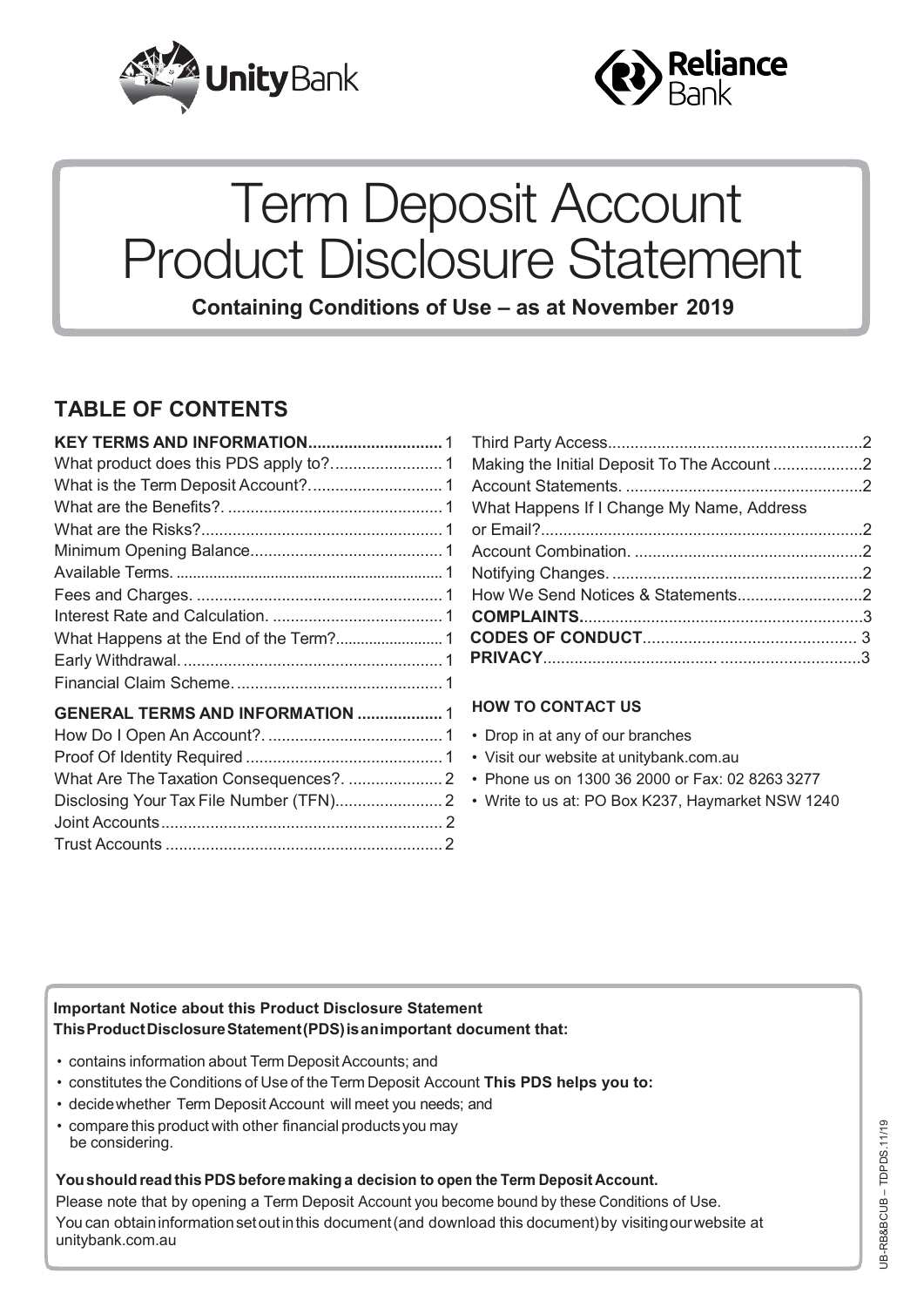# <span id="page-1-0"></span>**KEY TERMS AND INFORMATION**

## <span id="page-1-1"></span>**What product does this PDS apply to?**

This PDS only applies to our Term Deposit Accounts.

#### <span id="page-1-2"></span>**What is the Term Deposit Account?**

The Term Deposit Account is a deposit account in which you:

- deposit funds with the Bank for a fixed period of time (the term); and
- earn a fixed rate of interest on the balance of the Account during the term.

#### <span id="page-1-3"></span>**What are the Benefits?**

The rate of interest you earn on the Term Deposit Account is fixed for the term of the Account. This means that the interest you earn is protected from fluctuations in the market rate of interest during the term of the Account.

#### <span id="page-1-4"></span>**What are the Risks?**

You are not entitled to close, or withdraw funds from, the Term Deposit Account until the end of the term. This means that:

- you may not be able to use the invested funds for other purposes;
- you may not be able to take advantage of increases in the market rate of interest.

We may, in our absolute discretion, allow you to withdraw funds from the Term Deposit Account before the end of the term. See Early Withdrawal for further information.

#### <span id="page-1-5"></span>**Minimum Opening Balance**

The minimum opening balance for a Term Deposit Account is shown on our Interest Rates schedule.

#### <span id="page-1-6"></span>**Available Terms**

You can invest your funds in a Term Deposit Account for any term contained in our Interest Rates schedule.

#### <span id="page-1-7"></span>**Fees and Charges**

There is no fee for opening or maintaining a Term Deposit Account. We may impose a charge for paying your balance to you by corporate cheque. We will also debit your Term Deposit Account for all applicable government taxes and charges.

Please refer to the Fees & Charges and Transaction Limits brochure for our current fees and charges.

#### <span id="page-1-8"></span>**Interest Rate and Calculation**

Please refer to our Interest Rates schedule for the current Term Deposit Account interest rates payable.

Interest is calculated on daily balances and credited monthly or on maturity. Interest is paid to your nominated account with the Bank.

#### <span id="page-1-9"></span>**What Happens at the End of the Term?**

Your Term Deposit Account matures at the end of the term. On maturity:

- any unpaid interest earned on the Term Deposit will be paid to your nominated account with the Bank; and
- the balance of your Term Deposit Account will automatically rollover into a new Term Deposit Account unless you have previously instructed us not to doso.

The new Term Deposit Account will be for the same term as the current Term Deposit Account. The new Term Deposit Account will be subject to the terms and conditions, interest rate, and fees and charges as

applicable to our Term Deposit Accounts with that balance and term in effect at the date of the rollover. Note that these may be different from the terms and conditions, interest rate, and fees and charges that apply to your original Term Deposit Account.

If you inform us within 5 business days of the end of the term that you do not want to rollover the balance into a new Term Deposit Account, then on maturity we will transfer the balance to your nominated account with the Bank. Alternatively you may request that we pay your balance by corporate cheque, in which case we may charge a corporate cheque fee: see the Fees & Charges and Transaction Limits brochure.

#### **Early Withdrawal**

<span id="page-1-10"></span>We may allow you, at our discretion, to withdraw part or all of the deposit before maturity. If we allow early withdrawal we may recalculate interest earned on the withdrawn amount from the date of deposit to the day prior to withdrawal at a reduced rate. We will inform you what the reduced interest rate is before you make the early withdrawal.

If we have already paid you interest in relation to the amount withdrawn, we may deduct the difference between the interest already paid on that amount and the interest earned on that amount under the new calculation, from your remaining balance or the amount we pay to you.

#### **Financial Claims Scheme**

The Financial Claims Scheme (FCS) protects depositors through the provision of a guarantee on deposits (up to the cap) held in authorised deposit-taking institutions (ADIs) incorporated in Australia and allows quick access to their deposits if an ADI becomes insolvent. The Bank is an ADI. Depositors with the Bank may be entitled to receiv[e a payment from the FCS,](http://www.apra.gov.au/) subject to a limit per depositor. For further information about the FCS visit: http://www.fcs.gov.au

# <span id="page-1-12"></span><span id="page-1-11"></span>**GENERAL TERMS AND INFORMATION**

#### **How Do I Open An Account?**

You will need to become a member of the Bank before we can issue the Term Deposit Account to you. If you are not already a member of the Bank, you will need to:

- complete a membership application form; and
- <span id="page-1-13"></span>• subscribe for a member share in the Bank.

#### **Proof Of Identity Required**

The law requires us to verify your identity when you open an account or the identity of any person you appoint as a signatory to your account.

In most cases you can prove your identity by showing us one of the following photo identity documents:

- a Photo card (NSW only)
- a State or Territory drivers licence or proof of age card
- an Australian current passport or one that has expired within the last 2 years;
- a photo drivers licence issued by a foreign government;
- a passport issued by a foreign government, the United Nations or a UN agency;
- a national ID card, with photo and signature, issued by a photo drivers licence issued by a foreign government;<br>a passport issued by a foreign government, the United<br>Nations or a UN agency;<br>a national ID card, with photo and signature, issued by<br>a foreign government, the United

If you do not have photo ID please contact us to discuss what other forms of identification may be acceptable.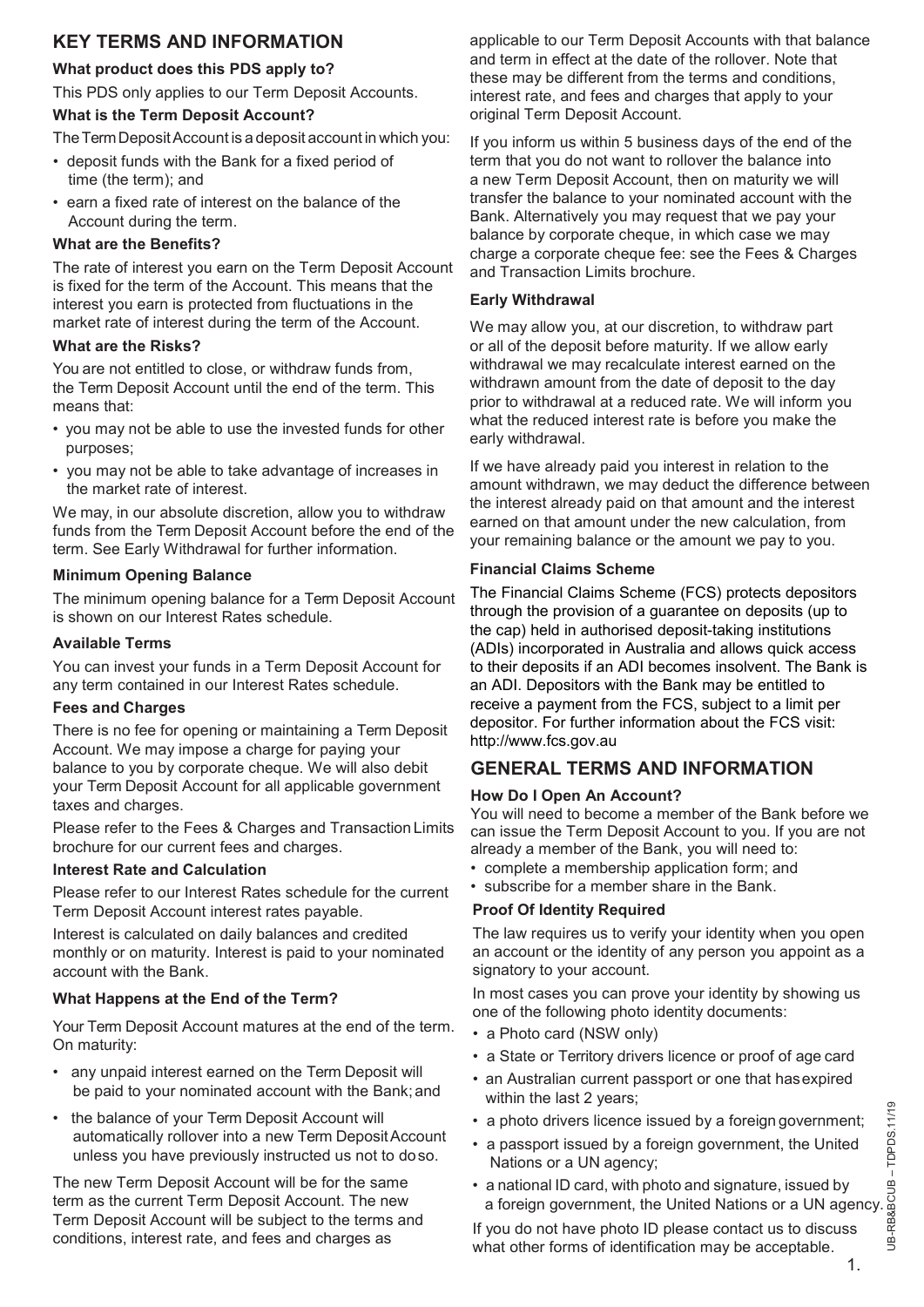The law does not allow you to open an account using an alias without you also giving us all the other names that you are commonly known by.

If you want to appoint a signatory to your account, the signatory will also have to provide proof of identity, as above.

#### <span id="page-2-0"></span>**What Are The Taxation Consequences?**

Interest earned on an account is income and may be subject to income tax.

## <span id="page-2-1"></span>**Disclosing Your Tax File Number (TFN)**

When you apply for the Term Deposit Account we will ask you whether you want to disclose your Tax File Number or exemption, unless you have already provided it to us.

You do not have to disclose your Tax File Number to us. If you do not, we will deduct withholding tax from interest paid on the account at the highest marginal rate.

For a joint account, all holders must quote their Tax File Numbers and/or exemptions, otherwise withholding tax applies to all the interest earned on the joint account. Businesses need only quote their ABN instead of a TFN.

#### <span id="page-2-2"></span>**Joint Accounts**

A joint account is an account in the name of more than one person. The important legal consequences of holding a joint account are:

- the right of survivorship when one joint holder dies, the surviving joint holders automatically take the deceased joint holder's interest in the account.
- joint liability each joint holder is individually liable for the full amount owing on the joint account.

You can operate a joint account on an 'all to sign' or 'either/ or to sign' basis:

- 'all to sign' means all joint holders must sign.
- 'either/or to sign' means any one joint holder can sign.

All joint account holders must consent to the joint account being operated on an 'either/or to sign' basis. However, any one joint account holder can cancel this arrangement, making it 'all to sign'.

# <span id="page-2-3"></span>**Trust Accounts**

You can open an account as a trust account. However:

- we are not taken to be aware of the terms of the trust; or
- we do not have to verify that any transactions you carry out on the account are authorised by the trust.

You agree to indemnify us against any claim made upon us in relation to, or arising out of that trust.

# <span id="page-2-4"></span>**Third Party Access**

You can authorise us at any time to allow another person to operate on your Term Deposit Account. However, we will need to verify this person's identity before they can access your account.

You are responsible for all transactions your authorised person carries out on your account. You should ensure that the person you authorise to operate on your account is a person you trust fully.

You may revoke the authorised person's authority at any time by giving us written notice.

# **Making the Initial Deposit To The Account**

You can make the initial deposit to the account:

• by cash or cheque at any branch which acceptsdeposits;

- by transfer from another account with us; or
- by transfer from another financial institution.

# **Account Statements**

We will send you account statements at least every 12 months. You can ask us for an account statement at any time. We may charge a fee for providing additional statements or copies: see our Fees & Charges and Transaction Limits brochure.

You should check your account statement as soon as you receive it. Immediately notify us of any unauthorised transactions or errors. Please refer to How to Contact Us on page 3 for our contact details.

# **What Happens If I Change My Name, Address or Email?**

If you change your name, address or email, please let us know immediately.

# <span id="page-2-5"></span>**Account Combination**

If you have more than one account with us, we may apply a deposit balance in any account to any other deposit account in the same name which is overdrawn.

On termination of your membership, we may combine all your accounts (whether deposit or loan accounts) you have with us provided the accounts are all in the same name.

We will not combine accounts if to do so would breach the Code of Operation for Centrelink Direct Credit Payments.

We will give you written notice promptly after exercising any right to combine your accounts.

#### <span id="page-2-6"></span>**Notifying Changes**

We may change fees, charges and other information atany time. We must give you 20 days notice of any increase in a fee or charge, or any new fee or charge. We must give you notice of any other permitted variation to a term or condition with your next statement.

We may use various methods, and combinations of methods, to notify you of these changes, such as:

- notification by letter;
- notification on or with your next statement of account;
- notification on or with the next newsletter;
- advertisements in the local or national media;
- notification on our website.

However, we will always select a method or methods appropriate to the nature and extent of the change, as well as the cost effectiveness of the method of notification.

# <span id="page-2-7"></span>**How We Send Notices & Statements**

We may send you notices and statements:

- by post, to the address recorded in our membership records or to a mailing address you nominate;
- by fax;
- by email;
- by advertisement in the media, for some notices only.

If you agree, we may, instead of sending you a notice or statement, post notices or statements to our website for you to retrieve. We will tell you when information is available for you to retrieve, either at the time or on setting up a facility that will have regular postings to the website.

You can change your email address, or revert to receiving paper notices or statements, at any time.